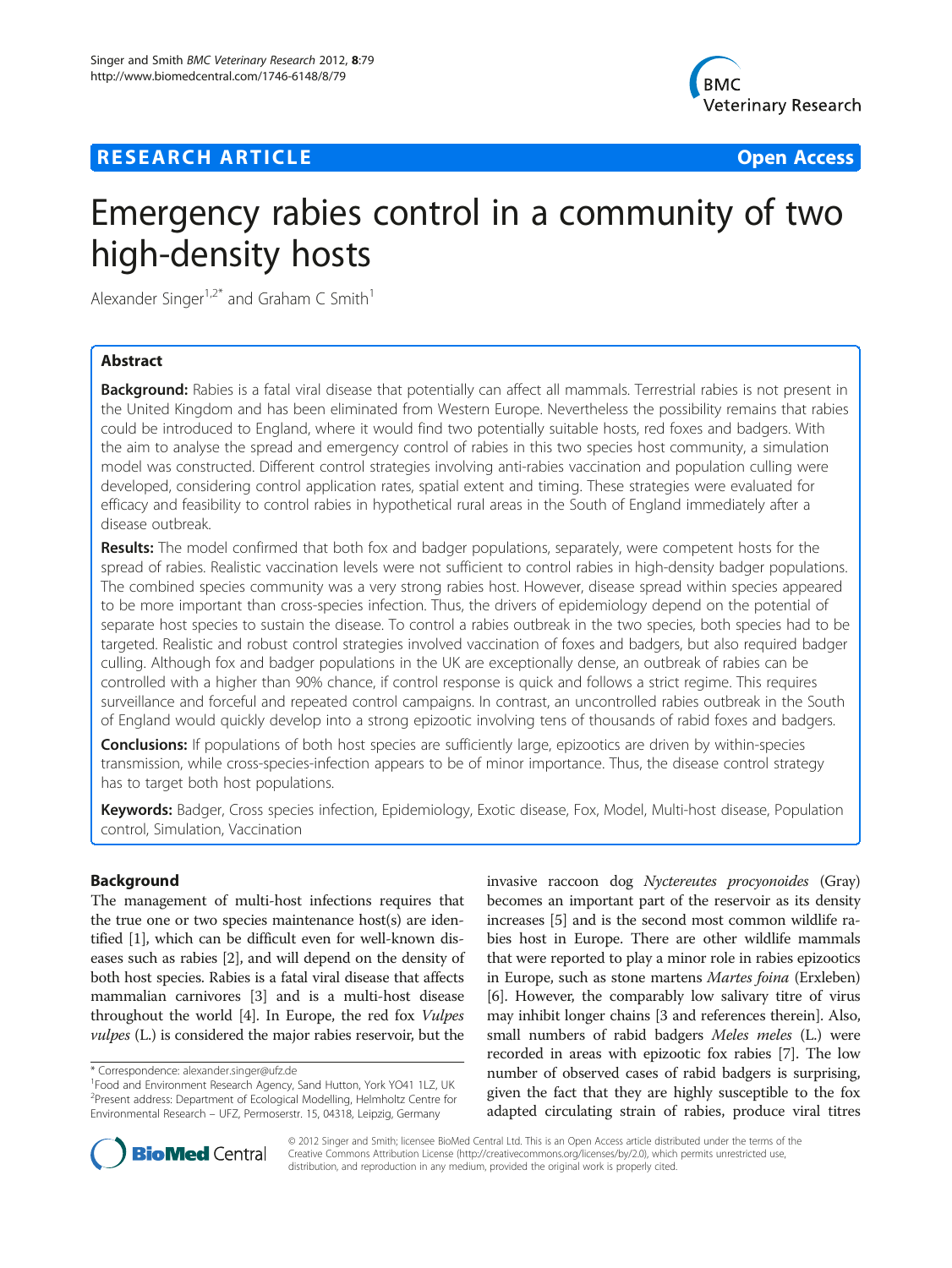<span id="page-1-0"></span>similar to foxes and suffer from local eradication suggestive of within-species rabies transmission [[3](#page-13-0)]. However, the low badger density in Eastern Europe would impede larger outbreaks in this species [[8](#page-13-0)].

This situation would be different in Great Britain, where badger densities are much higher than in the rest of Europe [\[3,9](#page-13-0)-[13](#page-13-0)]. Due to the higher density, badger control measures would very likely be required to manage a rabies outbreak in wildlife in most parts of Southern Britain [\[8](#page-13-0)]. The United Kingdom is free of terrestrial rabies and introduction of the disease into wildlife is highly unlikely [[14\]](#page-13-0), particularly following the recent successful rabies eradication in neighbouring Western European countries [[15,16\]](#page-13-0). Nevertheless, the particular conditions of high fox and badger densities would fuel a potential outbreak and cause a major epizootic. The British strategy, therefore, is to combat an outbreak as quickly as possible, trying to eliminate the disease before it spreads and establishes in the high-density host reservoir [[17\]](#page-13-0). In the face of two hosts (foxes and badgers), the control measures need to contain the disease in both species because encounters between species and the potential for cross-species infection are common [\[3,18,19](#page-13-0)]. Cross infection produces two problems: (i) the numbers of infected animals and the pool of susceptible animals are increased, which causes more intense outbreaks (essentially increasing  $R_0$ ), and (ii) the different species traits and behaviour increase the variability in the epidemiological dynamics (making the prediction of control strategies more uncertain) [\[20,21\]](#page-13-0).

This simulation study analyzes rabies epidemiology and control in the community of hosts. The analysis is focused on the South of England, because this region has both a high fox density  $(1-2$  foxes km<sup>-2</sup>) [\[22\]](#page-13-0) and the highest badger densities recorded (up to 25 adults  $km^{-2}$ ) [[23\]](#page-13-0). It is also a likely entry point of the virus into the UK, due to high human population density.

It was shown previously that rabies could establish in a pool of two host species, even if each of the host populations were too small to maintain rabies [\[24](#page-13-0)]. In such a case, regular cross-species transmission was essential for rabies spread [\[21](#page-13-0)]. However, it is unclear how crossinfection of rabies contributes in a community of host species at higher densities. The British situation provides a good basis for a case study, because of its relevance for disease management, but also for the extensive data on the host species populations.

Our study assesses emergency strategies in response to a recently detected outbreak  $(< 4$  weeks). It is often useful to organize emergency control fundamentally different to management of an endemic disease, because of the spatially localized scenario and because of differing control objectives. In particular, the transient dynamics of an emerging disease that involves heterogeneous distributions of hosts requires that temporal and spatial characteristics of control strategies need careful consideration [[25](#page-13-0)]. For this reason, we applied a spatially-explicit model specifically tailored to the Southern English situation of a rabies outbreak in the fox and badger community. Results of this work should give useful indications for the management of other two-host disease outbreaks, including raccoon dog/fox rabies in Eastern Europe or multi-species canid rabies in Africa.

## Results

#### Rabies in single species

The fox population in the South of England is a competent rabies host. Competent means that the host population can sustain virus transmission such that the disease does not go extinct during the simulated time horizon.

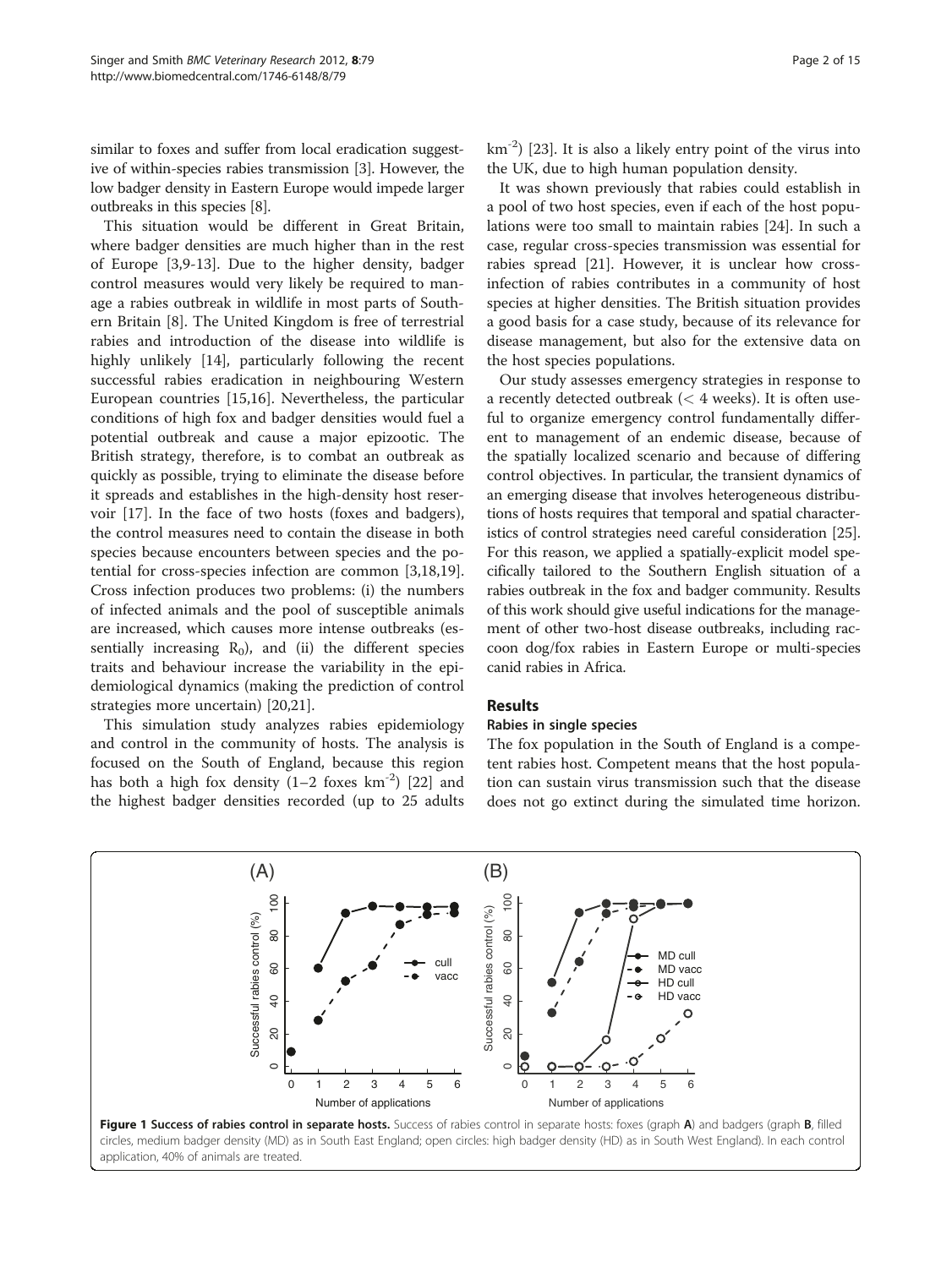In the model, an introduced rabies infection would usually cause an epizootic. Figure [1A](#page-1-0) shows that rabies can be eliminated from the fox population. Two campaigns of a 40% cull, or five campaigns of a 40% vaccination, are successful in over 90% of simulations.

Badger populations at both medium and high density were also suitable rabies hosts with an epizootic at least as likely in badgers as in foxes (Figure [1B\)](#page-1-0). The success of rabies control in badgers at medium density was similar to that in foxes, although less vaccine applications were required to eliminate rabies. In the high density area, the epizootic was much more intense: disease control required four culling campaigns and six vaccine campaigns were insufficient to eliminate rabies.

## Rabies in host community

As both host populations could sustain rabies, it is not surprising that rabies can spread in the community of species. To control the disease, both species have to be targeted at both medium and high density (Figure 2), as targeting only a single species at best achieved 10% success.

If rabies was controlled in both hosts, control success was comparable to success in that host where rabies was hardest to control. This means that the main effect of cross-transmission was to cause a second self-sustained epizootic, but did not intensify the disease in the other species, nor did it lower control success by reintroducing the virus back into the species in which rabies was eliminated.

The risk of a rabies epizootic was generally slightly lower, if the outbreak occurred initially in foxes. It was found that there was a higher chance (still less than 10%) that a small outbreak in foxes would fade out before badgers were cross-infected.

#### Improved control strategy

The previous analysis showed that the risk for development of a wildlife rabies epizootic was high for the South of England. It became clear that at least in high badger density areas, rabies could not be controlled by antirabies-vaccination only. Further analysis for the medium density showed that vaccination on its own had difficulty in controlling rabies if realistically achievable vaccination rates were assumed, due to the achievable level in badgers: in the best case scenario (disease outbreak in foxes), the disease was eliminated in no more than 90% of simulations. Therefore, to control rabies in a community of foxes and badgers in the South of England, badgers would have to be culled. We aimed to develop a realistic control strategy under the premise of the lowest possible culling effort.

Figure [3](#page-3-0) displays a comparison of the success of different control strategies. At medium badger density (Figure [3A\)](#page-3-0), two strategies proved successful: control at a two monthly interval over 4–5 campaigns involving badger culling over an area of 5 km radius. Alternatively, 3–4 campaigns could take place in a 6-monthly interval, but the badger-culling radius would have to be enlarged to 9 km. At high badger density, an even larger badger culling area was required: 9 km for the two monthly intervals and 14 km for the 6 monthly intervals. Both strategies had to be repeated at least 4 times.

## Control effectiveness

Control affected both the spread and strength of disease (Figure [4](#page-3-0)). The time until the first rabid animal left the simulated area (i.e. rabies spread beyond the control area) increased with the number of control applications (Figure [4A\)](#page-3-0). Thus, control slowed down the speed of spread of rabies. The fox was primarily responsible for the speed of rabies spread due to its longer dispersal

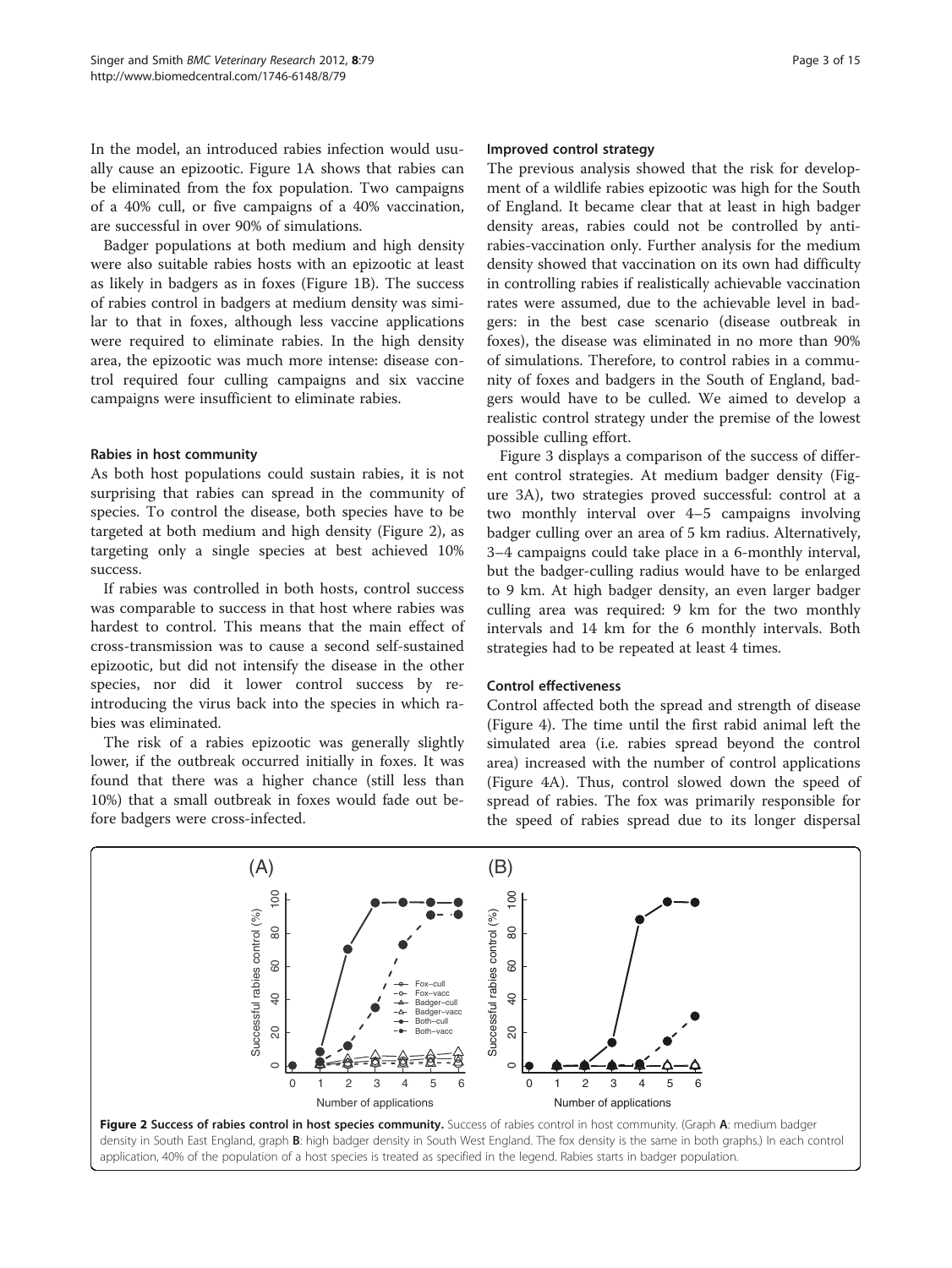range. However, if the spread was slower, more badgers were involved.

application; solid line: 2 monthly control application.

Since rabies first escapes from the simulated area mostly after the last control campaign, it is not surprising that the risk of escape closely matched unsuccessful elimination (Figure 3). Thus, if control ended unsuccessfully, disease recovered in the host and then spread beyond the observed area.

The total number of rabies cases accumulated over the simulated 5-year period was much higher if disease was not eliminated (0–2 applications: Figure 4B). In these cases disease recovered after control finished producing

more rabies cases. Nevertheless, the number of cases declined with increasing control effort.

At high badger density, around twice as many rabies cases were predicted in badgers than in foxes, due to differences in population densities. In an outbreak, the higher badger density is a major concern: the model showed a slow spatial spread of rabies through the badger population. As the zone of high infection in badgers moved outwards from the centre, rabies infected almost all animals.

In contrast, if rabies could be eliminated (4–6 applications), in at least 75% of simulation runs, the total



culling within 9 km radius; Results from 1000 simulation repetitions; (A) Number of simulation runs in which a rabid animal has already left the

simulated area by the month indicated on the x-axis; Different line types indicate the number of repeated applications at two monthly intervals; (B) Median and 25% quantiles (error bars) of the accumulated number of rabid animals in the simulated area over the 5 years.

<span id="page-3-0"></span>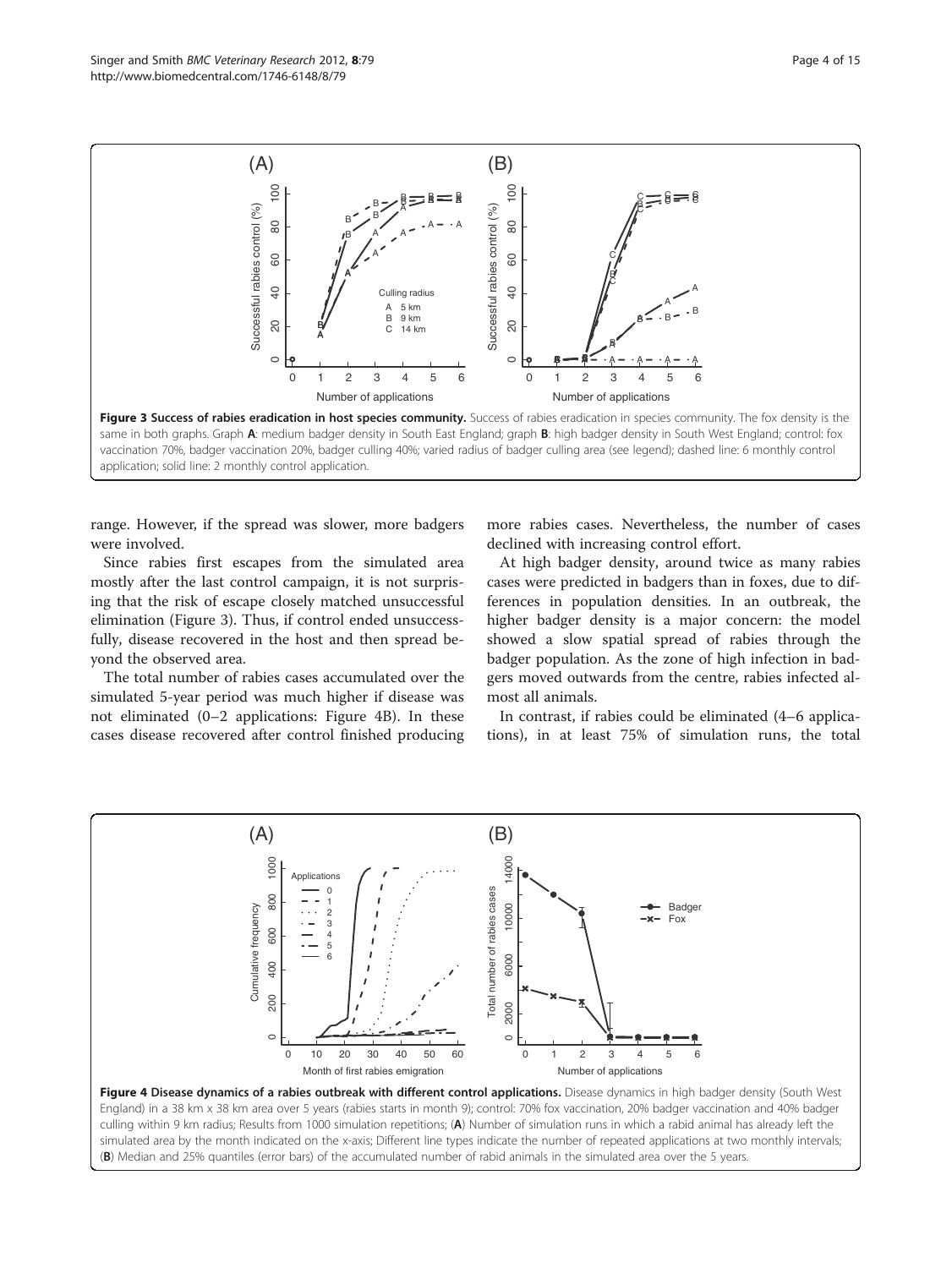number of rabies cases stayed below 100. Hence, the disease was safely controlled.

#### Certainty of control strategy success

Sensitivity analysis demonstrated that population density and control measures were important for the success of the control strategies. The model predicted that for badger family sizes with on average up to 10 adults and fox families with an average size of 5, rabies elimination could be achieved with more than 90% certainty. However, control effectiveness must not drop much below that suggested above. For low levels of control per campaign, the model predicted that success rates in high badger density could fall below 70%. Increasing the number of campaigns to six did increase the chance of success but still did not achieve rabies elimination in 90% of the simulations. Further analysis revealed that a low control probability for one species could lead to a problematic drop in the success of control. Control of rabies in badgers was most important, although effective fox vaccination had to be maintained.

Disease transmission rates within or between species were relatively unimportant, due to high host density. In many simulations, if rabies started in foxes, a single cross-transmission event to badgers was sufficient to exacerbate the epizootic. If rabies started in badgers, the problem was severe from the start.

## **Discussion**

This study looked at emergency disease control in a two-species system, where both species were competent hosts. Previous studies of rabies control in the UK focused on either rabies epizootics in urban fox populations [[26\]](#page-13-0) or in rural badger populations, including the effects of landscape heterogeneity [\[8](#page-13-0)]. Both took account of the high density host population in England compared to other European countries, concluded that introduction of rabies in the South of England was highly likely to cause an epizootic and that a contingency plan was justified.

#### Rabies in single species

This study confirmed previous results on the high risk of rabies spread in the South of England. Both species, foxes and badgers, would be competent rabies hosts, with either species able to be a sufficient reservoir for a rabies epizootic in the short term.

To compare control efficacy, similar control rates were applied to foxes and badgers. In areas of medium badger density, control efficacy was comparable for foxes and badgers, where  $60 - 70\%$  of the population had to be culled, or 70 – 80% vaccinated, in order to achieve high disease elimination success rates. Vaccination effort was comparable to previous findings [[27\]](#page-13-0), and may be

slightly higher than figures used on the continent [[28](#page-13-0)] due to the higher simulated host density. For a given probability of vaccination, disease elimination was more likely in badgers than in foxes, mainly because recruitment of foxes interfered more with control by vaccination. These findings are in line with earlier modelling that suggests that cub productivity (recruitment of susceptibles) is a major reason for the reduced success of vaccination, and that this could in the future be overcome by the use of fertility control [\[29](#page-13-0)].

In areas of higher badger density there were much more intense rabies epizootics in badgers, meaning that the susceptible badger population had to be reduced to around 20% to eliminate disease. Vaccination at relatively high rates of 40% per campaign over one year in two monthly intervals was not successful in eliminating the disease, although this effort meant that more than 90% of the existing population in one year was vaccinated.

#### Rabies in a community of foxes and badgers

Multi-host pathogens have recently become more prominent for their impact on conservation (cross-infection to endangered species) [[30\]](#page-13-0), agricultural livestock (bovine tuberculosis) [\[31\]](#page-13-0), and their risk to humans (avian influenza) [\[32](#page-13-0)]. Rabies is also a multi-host zoonosis, with the red fox seen as the major wildlife host in Europe, but with spill-over to other mammals. The badger is a known spill-over host for rabies in Europe with a small number of cases [[5\]](#page-13-0), it is a suspected short-term host [[33\]](#page-13-0) and it was argued that badgers could become hosts if their density was higher, such as in the UK [[3\]](#page-13-0).

By using computer models we suggest that the badger population in Southern England could sustain a rabies outbreak in the short-term, and thus it was not surprising that the community of foxes and badgers is a strong rabies host. Multi-host reservoirs have been suggested for rabies in Africa [\[2](#page-13-0)], northeast Europe [\[5](#page-13-0)] and in parts of the United States [\[34](#page-13-0)]. This work suggests that at moderate to high density the fox/badger community could also act as a multi-host reservoir.

We found that rabies control is only effective in the multi-host system if both species are targeted, If only one species was targeted, a single cross infection event would trigger uncontrolled spread in the non-targeted population. The finding is similar to suggested rabies control in Finish raccoon dogs and foxes, where both species had to be targeted, even although separately the species could not sustain the disease [[24](#page-13-0)].

In our study, if both species were controlled, rabies elimination success was almost as high as success rates for the single host species that was harder to control. This indicated that no substantial extra effort had to be taken to control rabies in the host community compared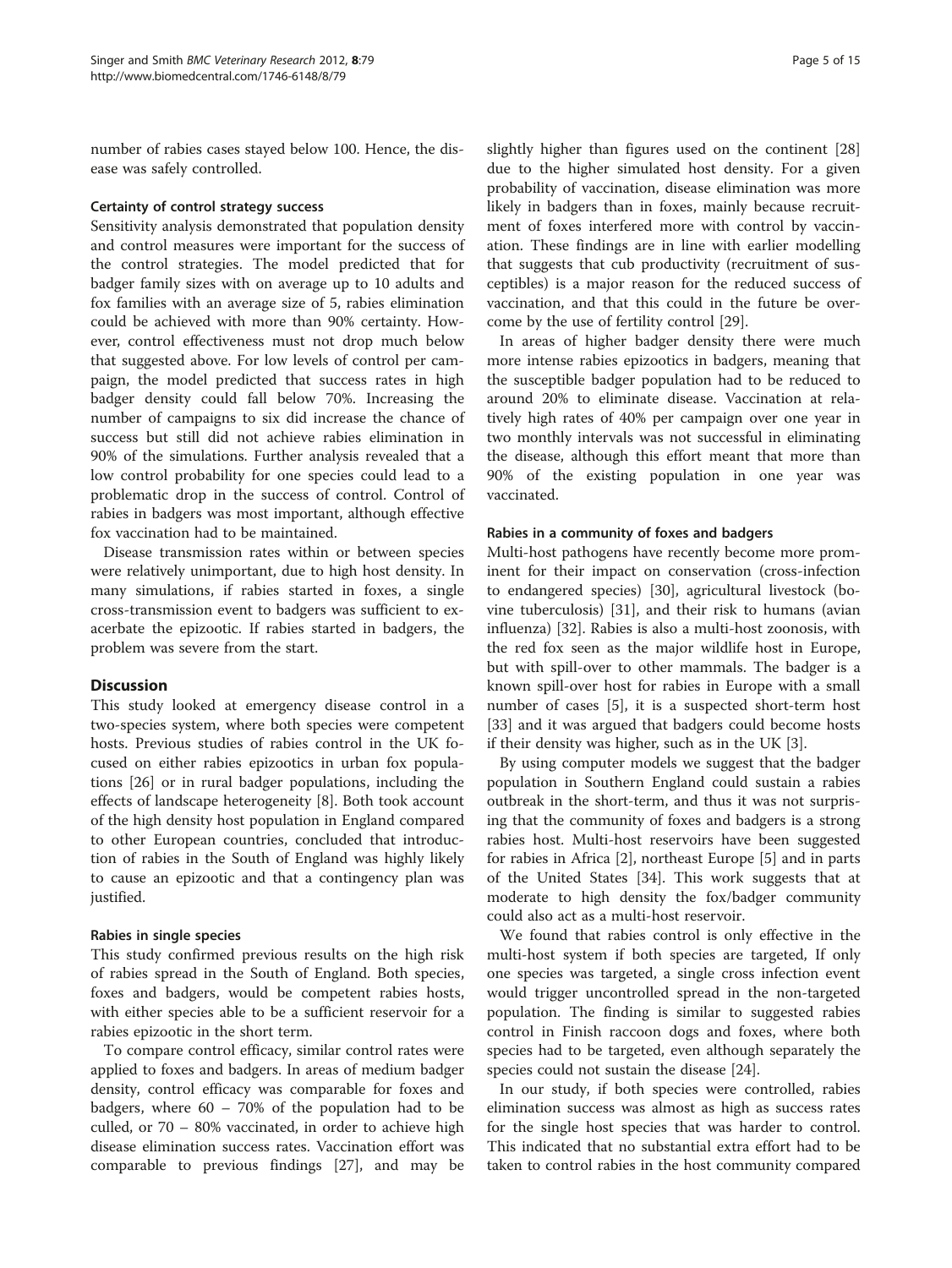to controlling it in each of the two host species separately. Cross-species transmission appeared to be a minor issue. It did not significantly impact on the risk of an epizootic. This phenomenon can be explained by considering the possible contributions of cross infection on rabies epidemiology and how they affected rabies spread in the model:

First, disease establishment could be more likely due to rabies spread in two species. Indeed, it was more likely that the disease died out, when it started in the fox population compared to a start in a high density badger population. This was because the chance of an initial die out of a small infection was higher in the smaller fox families. However, it took only one cross transmission and badgers (with their larger social groups) became the main driver of disease.

Second, the disease could be re-enforced by cross-species spillover. However, the results show that this was unnecessary, as epizootics can occur in each species separately.

Third, there was the chance of re-infection, after control had eliminated the disease from one of the species. This process turned out to be less important, because the virus was re-introduced into a controlled population, which was now too small to sustain an epizootic on its own. Therefore, each re-introduction caused spill-over cases, but did not affect the over-all success of rabies elimination.

Thus, at low rates of cross-species transmission, the impact of cross-infection for the spread of a disease depends on the ability of host species to sustain the disease independently. If populations of both host species are sufficiently large, epizootics are driven by withinspecies transmission, while cross-species-infection appears to be of minor importance. In contrast, if single host populations are low (less competent hosts), crossinfection is an essential process to sustain the disease [[20,21\]](#page-13-0). This finding is in line with model results for the spread of canine distemper virus in three wildlife species (lions Panthera leo, jackals Canis adustus and hyenas Crocuta crocuta), where with strong interspecific transmission the virus would be driven into the less competent lion population, while at low rates of cross-infection, spill-over from other species caused erratic small scale outbreaks [[35](#page-13-0)]. Notably, due to cross species transmission, the community of two competent host species, jackals and hyenas, acted similar to a single host population doubled in size, although this did depend on transmission rates. Such qualitative differences in disease dynamics, due to cross-infection, should be considered in disease control strategies.

## Feasible rabies control strategy for southern England

Achievable rates of fox vaccination  $(\sim 70\%)$  are greater than the minimum required for disease control in rural foxes [\[36\]](#page-13-0). In contrast, for badgers, the level of vaccination

achieved in reality is much lower because anti-rabies vaccine appears to be less effective in immunizing badgers [[3\]](#page-13-0). It was assumed for this study that, when vaccinating foxes, about 20% of the badger population would be vaccinated as well. This level did not control rabies, even in the South East of England (medium badger density). Therefore a successful rabies control strategy in areas of medium to high badger density had to include more pronounced badger population control. In case of a focal rabies outbreak in the UK, the contingency plan permits limited badger culling, potentially using a poison specifically designed for rabies control [[17](#page-13-0)]. Badger control is highly labour intensive, but it is assumed that a campaign could realistically target a minimum of 40% of the badger population. To reduce effort and non-target impact, we reduced the area in which culling had to be performed without compromising the success.

For medium density, assuming that every two months 70% of foxes and 20% of badgers could be vaccinated within a circle of 18 km radius around the centre of the outbreak, and additionally 40% of badgers (independent of vaccination) would be culled in a radius of 5 km around the outbreak, rabies would be eliminated after 1 year with more than 90% probability. A slightly higher success and quicker elimination was achieved if the badger-culling radius was extended to 9 km. It could be argued that the success rate achieved here is higher than would occur in reality, due to the social perturbation of badgers [\[37](#page-13-0)], which may be greater than the simulated level of perturbation in the model, but this will be ameliorated to some extent by the assumption of avoiding stochastic fadeout.

To control rabies in at least 90% of simulations for the high badger density, a minimum badger-culling radius of 9 km was needed. Success could be slightly increased by extending the control area, but both strategies would take about 10 months to reach completion.

If control campaign frequency was reduced to twice yearly, the total control effort (number of campaigns) had to be increased substantially, because "temporal refuges" allowed the disease to spread in initially lessintensively targeted host populations, with enhanced numbers of susceptibles between each reproduction period. This suggests that the EU recommended strategy designed to eliminate endemic rabies [[38\]](#page-13-0) is likely to be less successful as an emergency control strategy in medium or high density areas.

The model showed that current UK control options tested in this study were suitable to control a rabies outbreak even in high badger and fox density areas, if wellorganized and rapid, assuming an early detection of disease. The suggested strategies proved robust: the strategies controlled species under different assumptions on spatial heterogeneity of host density, which indicates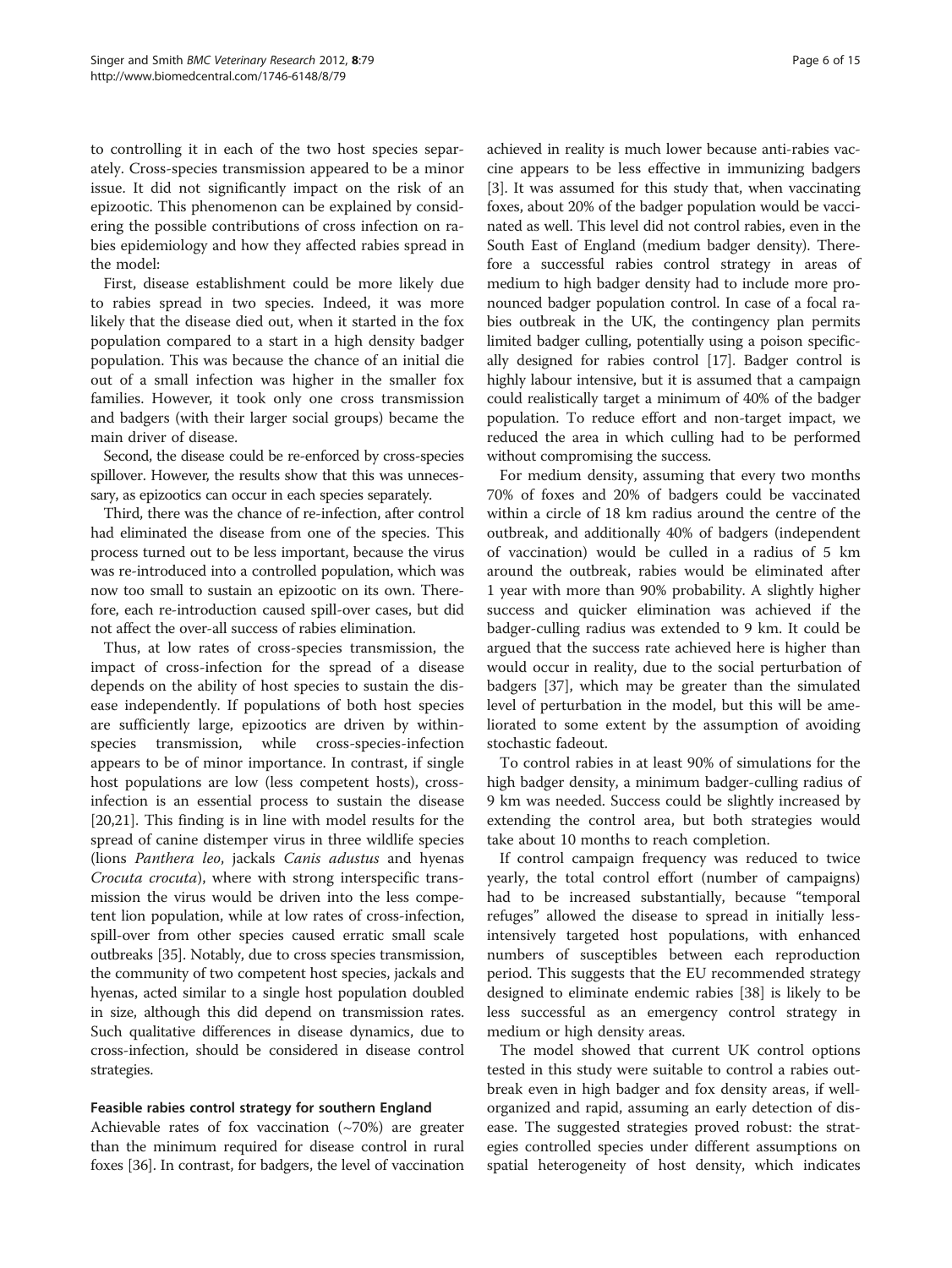that their effectiveness is in general situations insensitive to landscape heterogeneity and specific landscape features. Instead, failure in control at realistic population densities was only found if at least one of the host species was poorly targeted. Thus, proper organization and commitment will likely lead to successful rabies control.

In some local areas with an extremely high badger density, (e.g. Oxfordshire [[9](#page-13-0)] and Woodchester Park [[23\]](#page-13-0)), rabies control success may be lower.

In the model, each control campaign contributed to a reduction in the number of rabies cases as well as a reduction in the speed of disease spread. This was important as the model predicted a median of roughly 18,000 rabies cases for an uncontrolled disease within the high density simulated area (South West England) over a 51 month period. This was on average almost 1 rabies case per month per  $km<sup>2</sup>$  with about three out of four cases in badgers. Control reduced this number considerably, in particular during the period when control was applied. That is, most rabies cases in the model occurred after control ended and the disease was not eliminated but could recover. The small number of rabies cases during control also meant that disease spread was slowed down. Therefore the risk that the virus would escape the controlled area was considerably reduced during the period of control.

Prolonging the period of control improved the chance of eradication success and simultaneously reduced the strength of disease. Thus, even if rabies is not eliminated within the predicted time frame, it is likely that continuing control will achieve elimination, as long as the virus does not escape the control area. Also, given the difficulty of accurately monitoring wildlife disease [\[39](#page-13-0)], control should continue after the last recorded case, in accordance with international recommendations.

This study suggests that a rabies outbreak in the South of England can be controlled before it causes a major epizootic. But, if immediate control was not successful, then disease control purely based on anti-rabies vaccination of foxes may not be sufficient to contain and eliminate the disease, and large-scale badger culling is logistically difficult. This suggests that new methods for population control, such as immuno-contraceptives, could be investigated to substitute for culling. A combined application of contraception and vaccination to control fox rabies proved to be about as effective as culling in a simulation study [[27\]](#page-13-0). However, even if such methods become available, the best option for rabies control in the UK and other rabies-free areas will be to prevent introduction of the virus and quickly detect and control any potential disease outbreak.

The case of rabies in Southern England is an important example of the general impact of several large and competent host populations on the spread of disease.

Our findings on emergency control strategies for the UK can inform the development of other rabies contingency management e.g. in Northern and Eastern Europe, given the increase of the raccoon dog population, and also for Northern America [[40](#page-13-0),[41](#page-13-0)].

## Conclusion

In a rabies community of multiple host species emergency control subsequent to a recent rabies outbreak has to contain and eliminate the disease in both species. If several species are competent rabies hosts on their own, within species transmission drives disease spread. The risk of cross-species transmission is that it seeds a new, parallel and relatively independent outbreak in the second species.

The rabies control strategy for a community of wildlife hosts must take into account host-specific behaviour (e.g. movement range, group structure and seasonality of reproduction) and species-specific control effectiveness (e. g. bait uptake and effectiveness of vaccines). Control strategies might involve a range of control actions.

Considering these factors feasible strategies were developed to control a rabies outbreak in the combined high density populations of red fox and badger in Southern England.

## Methods

## Model for rabies spread in foxes and badgers

An individual based stochastic spatial simulation model was written in Visual Basic, based on two previous models for rabies spread in urban foxes [\[26\]](#page-13-0) and for rabies spread in badgers [\[8\]](#page-13-0). The specialty of this new model is that disease dynamics in two host species can be simulated. The model description focuses on the newly included mechanisms and changes that are related to the combination of the two single species rabies models. Nevertheless, we briefly describe all processes in the model. For the detailed description we refer to published literature.

To structure the methods section we follow a standard protocol for the description of individual-based models [[42\]](#page-13-0).

## Purpose of the model

The model was constructed to assess options for the emergency control of rabies in Southern England that would commence immediately  $(< 2$  weeks) after the detection of an outbreak of rabies in the host community of foxes and badgers. For this purpose, the model spatiotemporally tracks host populations and virus spread.

## State variables and scales

Two host species were modelled. For each species a single population was considered, structured into family groups. Animals within a group were characterized by their age, sex, health-status and recent movements. For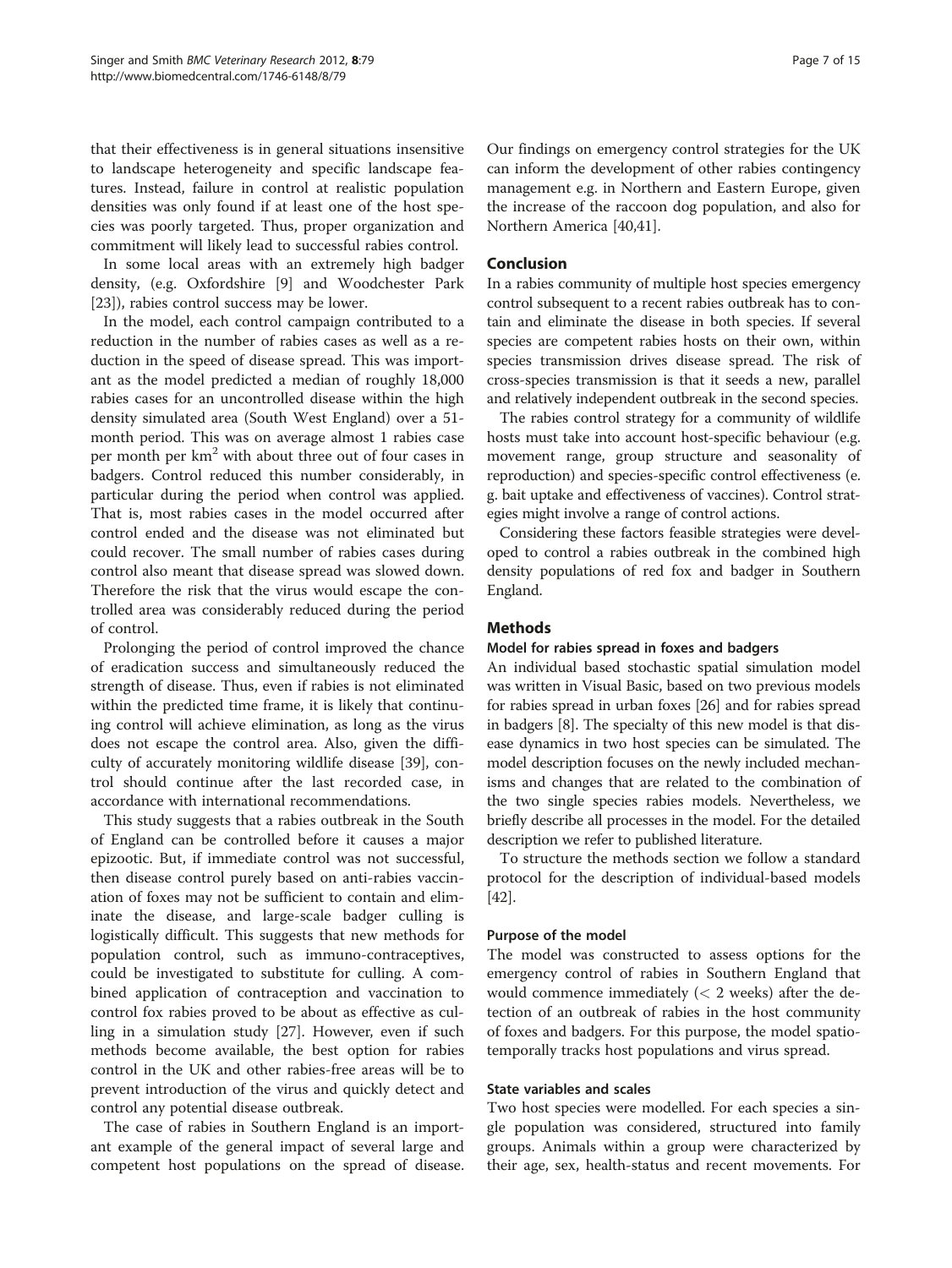foxes, two ages were distinguished: cubs (during their first year) and adults [[8,26\]](#page-13-0). For badgers, an additional juvenile stage was considered, for their second year, since these badgers do not reproduce [\[8](#page-13-0)]. The disease status of an animal was healthy, infected or vaccinated. An infected animal that became infectious died within the same time step [\[8,26](#page-13-0)]. Thus the infectious stage was not tracked explicitly. Animals were also recorded if they had recently moved, to avoid unrealistic multi-dispersal within-year events.

The model was set up on a spatial grid of 76 x 76 cells, each cell representing 500 m x 500 m, which was sufficient to model a rabies emergency control area. Social groups inhabited one or more adjacent cells, to permit heterogeneity in territory size and avoid anisotropies associated with movement on regular grids [\[43\]](#page-13-0). Social groups therefore consisted of one or more grid cells, which created a more realistic landscape with different numbers of neighbouring groups for each social group. The time step of the model was one month, which reflects a realistic time scale for control actions.

## Process overview and scheduling

Figure [5](#page-8-0) displays the process order in the model. The left part contains initialization and result output, while the process model is depicted on the right. All modelled processes consider seasonality of host populations (reproduction, survival and dispersal) and disease transmission (seasonal infection probabilities). Seasonal processes act only during specified periods of the year (Figure [5\)](#page-8-0) or are parameterized applying seasonally variable parameters (see parameterization, Table [1\)](#page-9-0). Disease management measures follow fixed schedules (Table [2](#page-11-0)). All actions of one process (represented by a box in Figure [5\)](#page-8-0) were simultaneously updated.

Simulation of rabies spread in two host populations was performed by allowing disease to spread between the two species (cross infection), with a local densitydependent symmetrical transmission process. The model ignored competition between host populations (their population dynamics were independent), although we know this is not strictly correct [\[45\]](#page-13-0). However, in case of a rabies outbreak with high mortality in both host populations and therefore reduced population densities, it can be assumed that the impact of competition is low.

We explain all model processes briefly in their innerannual order (right hand side of Figure [5](#page-8-0)) in the submodel section. More detailed descriptions of the processes can be found in the cited literature.

# Design concepts

## Interaction

Within social groups, reproduction was density dependent. Disease transmission was local, through contacts of animals within their social group and with animals of adjacent or overlapping groups.

## **Stochasticity**

All processes were stochastic at the individual level.

## Initialization

The flow chart (Figure [5\)](#page-8-0) shows model initialization in the upper left: in each simulation run, spatial fox den and badger main sett locations were randomly generated from predefined densities. A capacity was randomly assigned to each badger sett indicating the maximum number of breeding females. Fox and badger territories were allocated around the fox dens and badger setts by tessellation, assigning each cell to the nearest relevant den/earth. Territories could not overlap that of the same species, but could overlap that of the other species, and remained static during a simulation run. Badger territories could not exceed 9.6 km<sup>2</sup>, so in some low density simulations, badger territories were not completely contiguous. This reduced contiguity was not sufficient to change the disease dynamics [\[8](#page-13-0)].

Each group (fox and badger) was then randomly initialized with a stable stage distribution. The stable badger distribution was taken from previous simulations [\[8](#page-13-0)]. Initial values for the fox population were calculated from the mean of the last 30 years of 25 repetitions of the model run with standard parameters but without disease. From these simulation results, fox families were initialized in the following way: The family size was calculated from a rounded normal distribution with mean 3.7 and standard deviation 0.075 (truncated at 0). Sexes were randomly attributed with a sex ratio of 0.53 (males). However, if more than one animal was in the group, there was at least one male and one female. Animals were randomly attributed as juveniles with a probability of 0.46 for males and 0.43 for females. This initialization started population dynamics in an established state. Rabies was then injected into one group of one species in the grid centre, during the first simulated September ( $9<sup>th</sup>$  simulation month), which is just prior to the start of juvenile fox dispersal.

The initialization procedure generated random fox and badger populations with spatially heterogeneous densities. Generally underlying to spatially heterogeneous animal distributions are specific landscape characteristics such as elevation or urbanization. Landscape features are therefore considered implicitly in this study. In this sense, the different initial settings cover a broad range of potential landscapes, in which a rabies outbreak could take place. Testing effectiveness of disease control strategies on a set of different landscapes shows their general applicability. In specific situations, particular landscape structures might, however, confound disease control, for example if they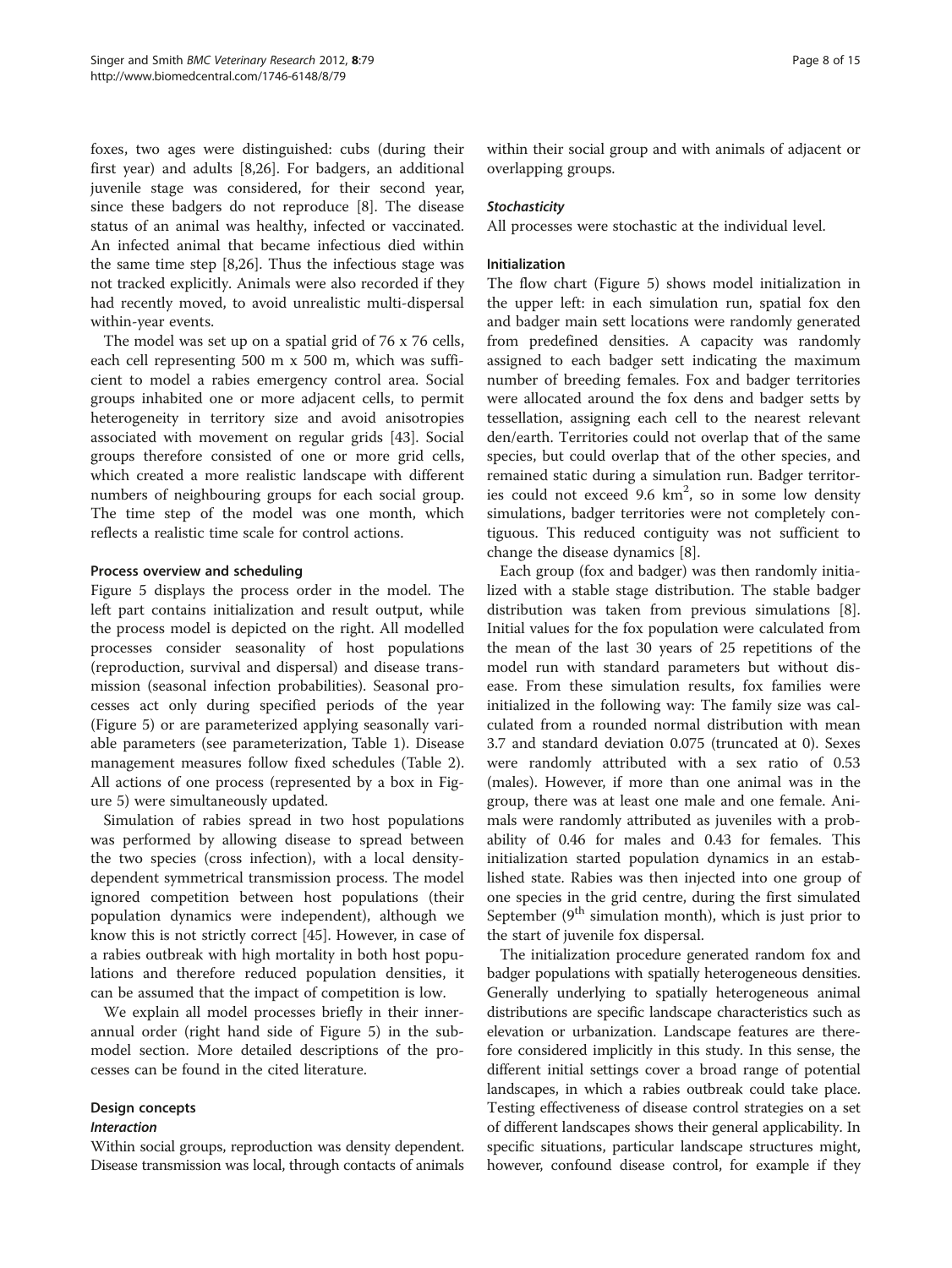<span id="page-8-0"></span>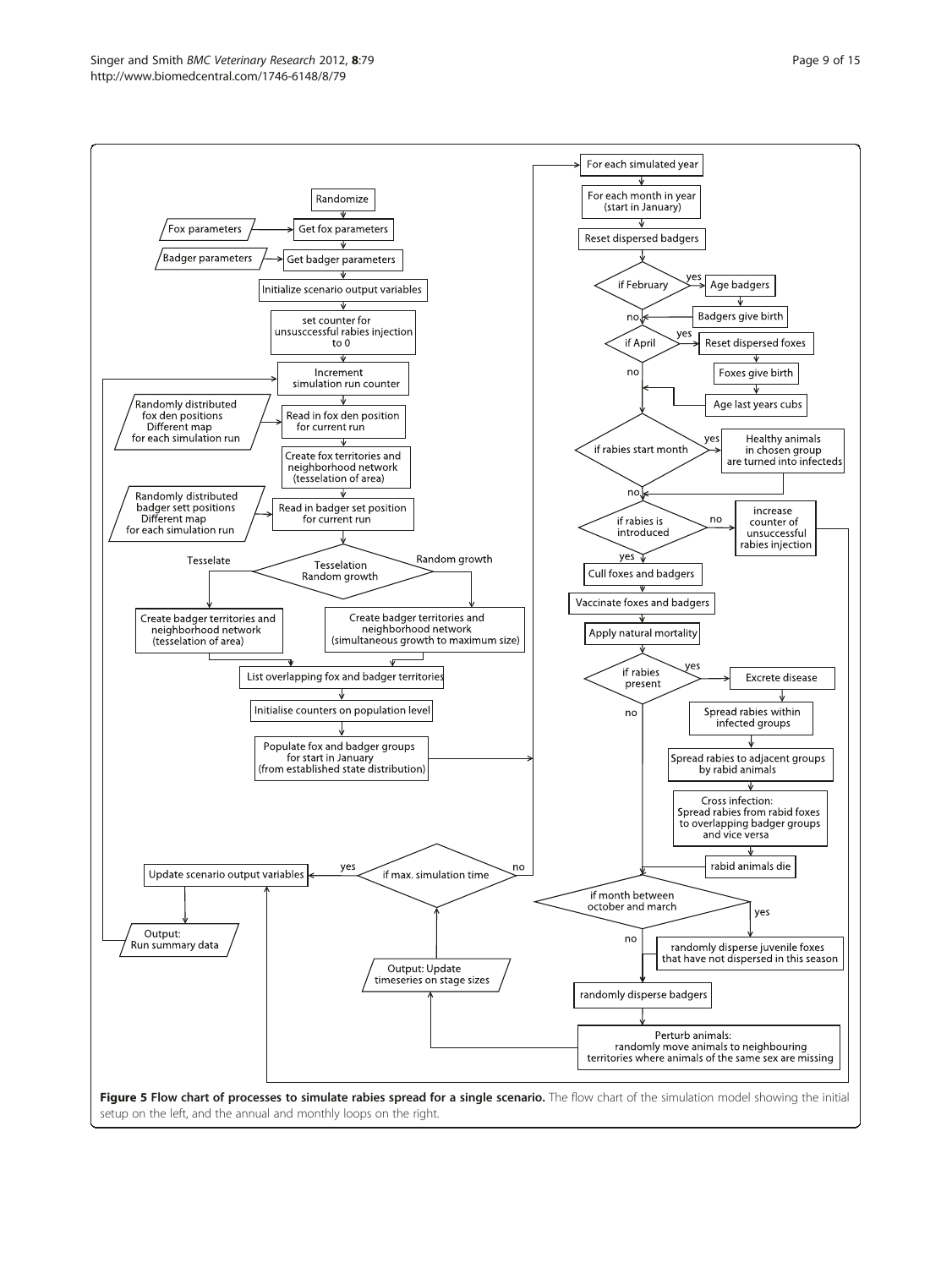## <span id="page-9-0"></span>Table 1 Population and disease parameters used in the model

| <b>Aggregated parameters</b>                              | <b>Standard value</b>                         | Variation in<br>sensitivity<br>analysis                | Variation in<br>literature |  |
|-----------------------------------------------------------|-----------------------------------------------|--------------------------------------------------------|----------------------------|--|
| Badger mortality (yearly)                                 |                                               |                                                        |                            |  |
| Badger cubs                                               |                                               | $30 - 53\%$ <sup>e</sup>                               |                            |  |
| Male <sup>a</sup>                                         | 47% (seasonal) h                              | Grouped <sup>d</sup>                                   | $50 - 65\%$ <sup>9</sup>   |  |
| Female <sup>a</sup>                                       | 41% (seasonal) h                              | Grouped <sup>d</sup>                                   | $50 - 65\%$ <sup>9</sup>   |  |
| Older than 1year                                          |                                               | Cub mortality reduced by 20% to balance badger density |                            |  |
| Male <sup>a</sup>                                         | 16% (seasonal) h                              | Grouped <sup>d</sup>                                   | 30% <sup>9</sup>           |  |
| Female <sup>a</sup>                                       | 12% (seasonal) h                              | Grouped <sup>d</sup>                                   | 24% <sup>9</sup>           |  |
| Fox mortality (yearly)                                    |                                               | $36 - 53\%$ <sup>f</sup>                               |                            |  |
| Cubs male <sup>a</sup>                                    | 53% (seasonal) i                              | Grouped <sup>d</sup>                                   | $50 - 65\%$ <sup>9</sup>   |  |
| Cubs female <sup>a</sup>                                  | 51% (seasonal) i                              | Grouped <sup>d</sup>                                   | $50 - 65\%$ <sup>9</sup>   |  |
| Older than 1year                                          |                                               |                                                        |                            |  |
| Male <sup>a</sup>                                         | 48% (seasonal) i                              | Grouped <sup>d</sup>                                   | $40 - 60\%$ <sup>9</sup>   |  |
| Female <sup>a</sup>                                       | 45% (seasonal) i                              | Grouped <sup>d</sup>                                   | $40 - 60\%$ <sup>9</sup>   |  |
| Fox litter size                                           |                                               |                                                        |                            |  |
| Cubs                                                      | 4.53 ( $\pm$ 1.54) <sup>i</sup>               |                                                        |                            |  |
| Older than 1 year                                         | 4.76 ( $\pm$ 1.53) <sup>i</sup>               |                                                        |                            |  |
| Fox sex ratio (m:f)                                       | $0.55$ <sup>i</sup>                           |                                                        |                            |  |
| Fox: Probability of breeding                              |                                               |                                                        |                            |  |
| Cubs                                                      | $0.66$ <sup>i</sup>                           |                                                        |                            |  |
| Older than 1 year                                         | $0.77$ <sup>i</sup>                           |                                                        |                            |  |
| Badger litter size                                        | 2.94 ( $\pm$ 0.94) <sup>h</sup>               | $\equiv$                                               |                            |  |
| Badger sex ratio (m:f)                                    | 0.5 <sup>h</sup>                              |                                                        |                            |  |
| Badger: Probability of breeding<br>1 <sup>st</sup> female | 0.74h                                         |                                                        |                            |  |
| $2nd$ female                                              | 0.37h                                         |                                                        |                            |  |
| 3 <sup>rd</sup> female                                    | 0.3h                                          |                                                        |                            |  |
| Fox dispersal                                             |                                               |                                                        |                            |  |
| Dispersal months                                          | October - March <sup>i</sup>                  |                                                        |                            |  |
| Dispersal Distance (range)                                |                                               |                                                        |                            |  |
| Males                                                     | $0.6 - 30.8$ (density dependent) <sup>i</sup> |                                                        |                            |  |
| Females                                                   | $06 - 126$ <sup>i</sup>                       |                                                        |                            |  |
| Badger infection probability h                            |                                               |                                                        |                            |  |
| Within group                                              | 0.89hh                                        | $0.8 - 1.0$ b                                          | 20% variation              |  |
| Between groups                                            |                                               | $0.8 - 1.2$                                            | 20% variation              |  |
| Male - females                                            | 0.55h                                         | Grouped <sup>c</sup>                                   |                            |  |
| Same sex                                                  | 0.55hh                                        | Grouped <sup>c</sup>                                   |                            |  |
| Adult - juveniles                                         | 0.19hh                                        | Grouped <sup>c</sup>                                   |                            |  |
| Fox infection probability                                 |                                               |                                                        |                            |  |
| Within home range                                         | 0.999 <sup>j</sup>                            | $0.8 - 1$                                              | 20% variation b            |  |
| Between home ranges                                       |                                               | $0.8 - 1.1$                                            | 20% variation b            |  |
| Juveniles in summer                                       | $0.329$ <sup>j</sup>                          | Grouped <sup>c</sup>                                   |                            |  |
| Males to females in winter                                | $0.912^{j}$                                   | Grouped <sup>c</sup>                                   |                            |  |
| All other contacts in winter                              | $0.514^{j}$                                   | Grouped <sup>c</sup>                                   |                            |  |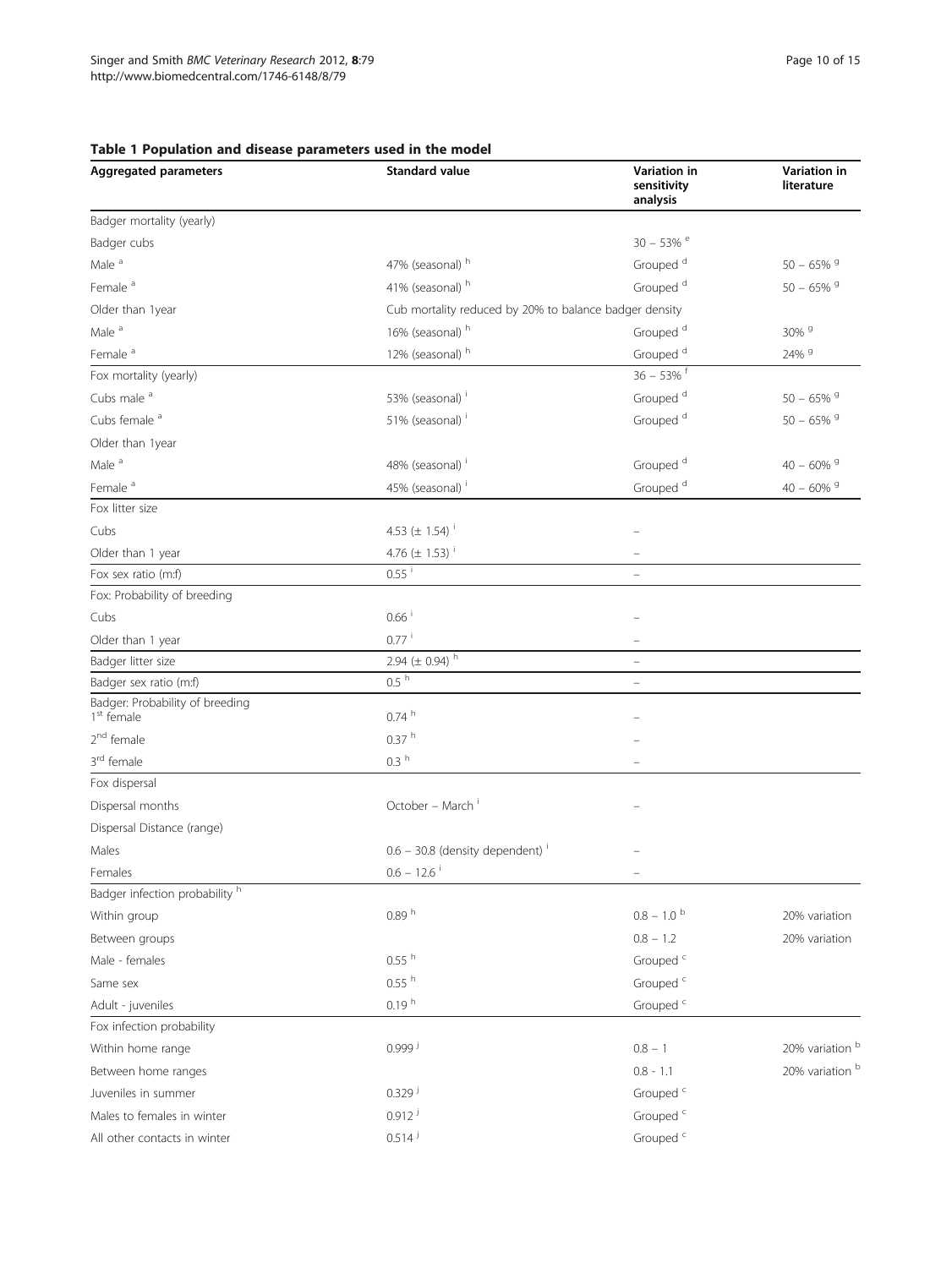## Table 1 Population and disease parameters used in the model (Continued)

| In spring                                | 0.122              | Grouped <sup>c</sup> |               |
|------------------------------------------|--------------------|----------------------|---------------|
| In summer                                | 0.499 <sup>j</sup> | Grouped <sup>c</sup> |               |
| In autumn                                | $0.255 -$          | Grouped <sup>c</sup> |               |
| Fox-Badger cross infection               | 0.04               | $0.03 - 0.05$        | 20% variation |
| Badger prob. becoming infectious (rabid) | 0.42 <sup>h</sup>  | $0.3 - 0.5$          | 20% variation |
| Fox prob. becoming infectious (rabid)    | 0.42               | Grouped <sup>d</sup> |               |

<sup>a</sup> Relative seasonality of rates preserved.

<sup>b</sup> 20% variation intended but limited because parameter would be beyond possible range.

<sup>c</sup> Varied as group proportional to rate of group parameter.

 $d$  Varied as group. Absolute variation range indicated for group parameter.<br>  $e$  Intended 30 – 70% but limitations due to population extinction.

f Intended 30 – 70% but limitations due to minimal seasonal mortality rate and population extinction.<br><sup>9</sup> [[44\]](#page-13-0).<br><sup>h</sup> [[8](#page-13-0)] (mortality differs between the first two months of life and older).

 $\frac{1}{2}$  [[26](#page-13-0)] (mortality differs between years one and older, and varies in each month). j [27].

 $k$  see text for derivation of value.

support long-distance dispersal of hosts. Such particularities are not explicitly considered in this study.

## Submodels

#### Reset dispersed badgers

Each badger was allowed to move only once a year, but in any time-step (see below), so moved animals were marked. This step removed the mark and enabled badgers to move in the following year.

## Age badgers

All cubs and juveniles were transferred into age classes juveniles and adults respectively.

## Badger birth

Depending on family hierarchy and group size a variable number of adult females produced litters of up to five offspring [[8\]](#page-13-0).

## Reset dispersed foxes

All foxes that have moved, and were marked to avoid repeated dispersal, were allowed to move again.

## Fox birth

Families with at least one male and one female fox could produce one litter of cubs of random sex. Adult females bred in preference to juveniles and infertility rates were applied [\[27](#page-13-0)].

## Age last year's cubs

Fox cubs became adults.

## Introduce rabies

All animals in one group of one host species in the grid centre were moved to the infected stage. This assumption reflects the strong interaction between animals of one group, such that the initial case likely infects all its family members. With this mode of disease introduction we also avoid simulating an epidemic that dies out of its own accord, and to this extent it may be considered a worst case scenario.

## Cull foxes and badgers

Each animal in the designated area was randomly removed from the population with the respective probability [[27\]](#page-13-0), as described by the management strategy (species, culling probability, culling period, spatial extent).

## Vaccinate foxes and badgers

Each healthy animal in the designated vaccination area was randomly moved to the vaccinated stage with the respective vaccination probability, as described by the management strategy (species, vaccination probability, vaccination period, spatial extent). Vaccination (and culling) is assumed to involve baiting or trapping, and will thus require the same effort in each campaign to reach a similar proportion of individuals in each campaign [\[27](#page-13-0)].

## Apply natural mortality

Each animal was randomly removed from the population at the respective mortality probability. This differed for males, females, juveniles and adults, and also by season of the year [\[8](#page-13-0),[26](#page-13-0)].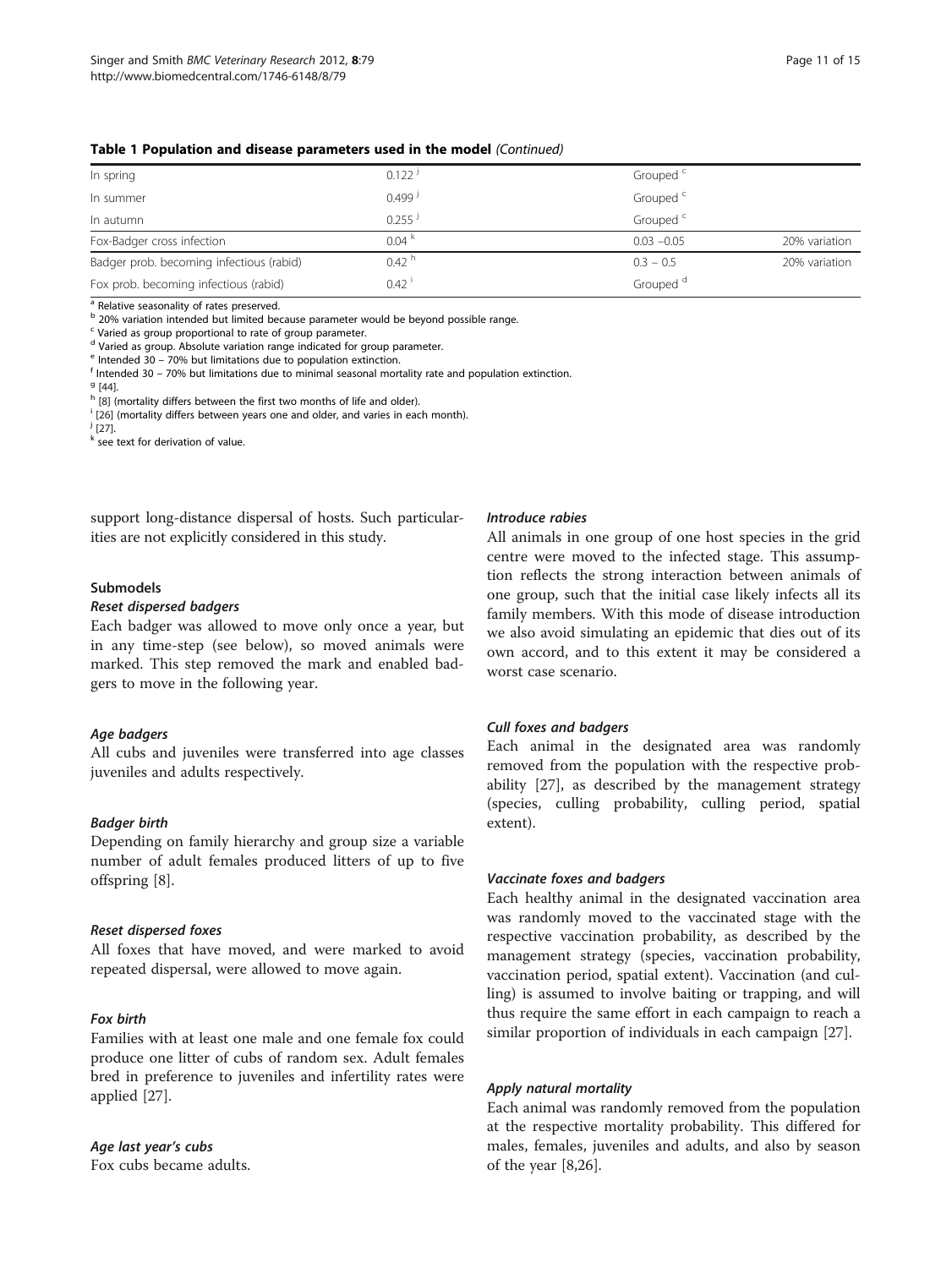<span id="page-11-0"></span>Table 2 Rabies control scenarios simulated

| ID | <b>Description</b> | Control<br>method | Controlled<br><b>Species</b> | Efficacy $(\%)^1$ | Radius (km) <sup>2</sup> | Timing <sup>3</sup><br>(monthly) |
|----|--------------------|-------------------|------------------------------|-------------------|--------------------------|----------------------------------|
|    | Standardized       | Culling or        | Single species or            | 40                | 18                       | 2                                |
|    | control            | vaccination       | both species                 |                   |                          |                                  |
| 2  | Achievable         | Vaccination       | Both                         | Fox: 70           | 18                       | $2$ or $6$                       |
|    | vaccination        |                   |                              | Badger: 20        |                          |                                  |
| 3  | Improved           | $Culling +$       | Both                         | Fox               | 18 (vacc)                | $2$ or $6$                       |
|    |                    | Vaccination       |                              | Vacc: 70          |                          |                                  |
|    |                    |                   |                              | Badger            |                          |                                  |
|    |                    |                   |                              | <b>Vacc: 20</b>   |                          |                                  |
|    |                    |                   |                              | Cull: 40          | 5, 9, 14 (cull)          |                                  |

 $\frac{1}{1}$  The chance that an animal was treated in a campaign.

<sup>2</sup> The distance from the initial focal introduction.

<sup>3</sup> Each campaign was assumed to be instantaneous and occurred at either two-monthly or six-monthly intervals.

## Become rabid

Each infected animal became infectious according to incubation probability [\[8,26\]](#page-13-0).

## Spread rabies within groups

Each infectious animal within a family group infected all healthy (not vaccinated) family members with the respective within-group infection probability [\[8](#page-13-0),[26](#page-13-0)].

## Spread rabies to adjacent groups by rabid animals

Each infectious animal could randomly infect healthy (not vaccinated) animals of the same species of directly adjacent families, by age class, sex and seasonality dependent infection probabilities [[8,26\]](#page-13-0).

## Cross infection

Each infectious animal could randomly infect healthy (not vaccinated) animals of the other species in family groups of overlapping territories, by a cross-infection probability.

## Rabid animals die

All infectious animals were removed from the system.

## Disperse juvenile foxes

Dispersal of young foxes occurs in autumn and winter [[46\]](#page-13-0). In the model, juvenile fox dispersal lasted from October to March. Young foxes were randomly chosen to disperse with a sex dependent probability. Each fox could disperse only once during the entire dispersal season with dispersal distance following a truncated negative exponential curve. Minimum and maximum distances depended on fox density (density in their own and adjacent groups) and sex of dispersers [[8,26,27\]](#page-13-0).

## Disperse badgers

Badgers rarely disperse further than adjacent territories in high-density areas [[47\]](#page-13-0), so each adult or yearling could disperse to adjacent territories with a sexdependent probability [\[8](#page-13-0)].

## Perturb animals

Social perturbation describes movement of animals to neighbouring territories, that is additional to dispersal, and that may enhance their reproduction success [[26,](#page-13-0)[48\]](#page-14-0). Perturbation may enhance rabies transmission in foxes [[49\]](#page-14-0) and is known to enhance bovine tuberculosis transmission in badgers [[50\]](#page-14-0). In the model, nonbreeding animals of both host species could move to adjacent territories, where animals of the same sex were currently missing. The order of moving animals depended on age within the original family and was implemented as deterministic process.

## Model parameterization

Model parameterization followed from previous models [[8,26,27,](#page-13-0)[48,51\]](#page-14-0). A summary of model parameters is listed in Table [1](#page-9-0), with some parameters adjusted for rural populations (see below).

## Fox density

The previous model for fox rabies in the UK concentrated on high-density urban areas [[8](#page-13-0),[26](#page-13-0)]. Here we adjusted the populations to reflect a rural scenario. In rural Britain, fox densities range from  $0.025$  pairs/km<sup>2</sup> in the hills of Scotland up to around 1 group/ $km^2$  in Wales and Southern England [[44\]](#page-13-0). We used a value of 0.75 fox groups/ $km<sup>2</sup>$  to reflect densities across Southern England (e.g. the New Forest, with a density of 0.76 groups/ $km^2$ [[52\]](#page-14-0)). To reflect this density, fox mortality rates in the model were adjusted to give an average disease-free pre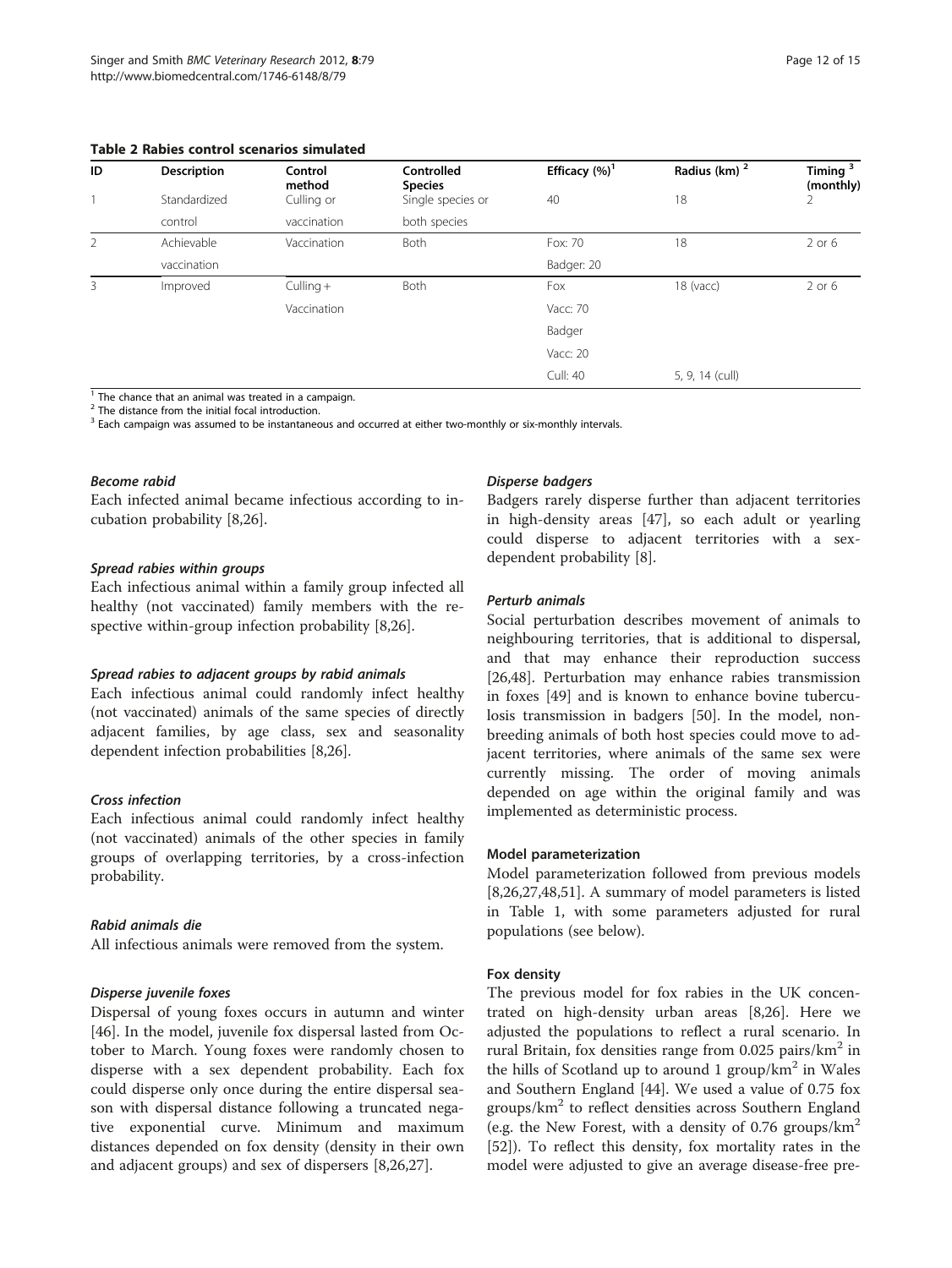breeding population density of slightly below 3 foxes/ group ( $\sim 2.25$  foxes/km<sup>2</sup>) (Table [1](#page-9-0)).

## Badger density and territory distribution

Badger density in Britain is highly variable with adult densities ranging from less than  $1-2$  km<sup>-2</sup> to more than  $20 \text{ km}^{-2}$  and averaging around  $10 \text{ km}^{-2}$  [\[44\]](#page-13-0). Here, we looked at two densities: medium density comparable to the English South East (0.25 groups per  $km<sup>2</sup>$  and 6 adults per group) and high density comparable to the South West (0.75 groups per  $km^2$  with 8 badgers per group). This gives average densities of 1.5 adults per  $km<sup>2</sup>$  in the medium density area and 6 adults per  $km^2$  in high density.

At high density, badger territories were assumed to be contiguous, while at low densities the assumption on contiguity was relaxed. For population dynamics, noncontiguity means that the number of neighbouring territories was lower, leading to reduced animal movement.

## Cross infection

Based on sensitivity analysis, we used a cross infection probability of 0.04 that a rabid animal infected susceptible animals of the other species, symmetrical between species. The value was chosen pragmatically as the sensitivity analysis showed that the exact value of crossinfection was relatively unimportant. It only had to be ensured that the virus could spread at least once between hosts (see below).

#### Model analysis

#### Simulation experiments

To improve disease management, we simulated the different control options, assuming that rabies control started two months after a disease outbreak that occurred in September. We considered both culling and vaccination. To understand the effects of control, we assumed that the control techniques could be applied species-specifically to both populations separately. Both control area and timing could be specified. Every control strategy was applied between one and six times and in each campaign, a percentage of the population was randomly treated (species-specific) in circular areas around the outbreak. The different scenarios are displayed in Table [2.](#page-11-0) To compare rabies risk and control effectiveness in foxes, badgers and the community of both, a standardized 40% probability of control was applied (see Table [2](#page-11-0) - ID1). However, available evidence suggests that badger vaccination is not as effective as fox vaccination [[3\]](#page-13-0), so a low value (20%) was used for badgers in other scenarios.

## Output statistics

We analysed disease risk, strength and spread over the course of five simulated years from 1000 repeated simulation runs. Disease risk was calculated as the percentage

of simulations in which the disease was present (persisted in the simulation area or had reached the edge) after five years. Disease strength was defined as the accumulated number of rabid animals in the simulated area during five years. The speed of disease spread was assessed from the time it took until the disease first appeared at the edge of the simulated area. These metrics were calculated separately for each species.

## Sensitivity analysis

The effect of cross infection was assessed by varying the cross infection probability over the range from 0 to 0.1. Further, a full sensitivity and uncertainty analysis [[53](#page-14-0)] was performed for the best control strategies. We used the Bayesian emulator method GemSA [\[54](#page-14-0)], available from [http://www.tonyohagan.co.uk/academic/GEM/](http://www.tonyohagan.co.uk/academic/GEM/index.html) [index.html](http://www.tonyohagan.co.uk/academic/GEM/index.html), that, in a previous test (unpublished information), performed well for aggregated model output of individual-based simulation models. To improve interpretation, we grouped parameters that logically belonged together (e.g. monthly mortality rates). The sensitivity analysis comprised population, epidemiological parameters and disease control parameters (Table [1\)](#page-9-0).

Mortality rates of both species were used to effectively vary population density in a disease-free population (although, this could not be done without influencing turnover rate). Disease-free population sizes were calculated for equidistant points over the range of mortality rates (as described above), taking into account badger group size. Population sizes were then interpolated by splinefits. The disease-free population sizes were also used to adjust initial population sizes. Thus, for all varied mortality rates, the model started with established diseasefree populations. An important part of the sensitivity analysis was to assess impact of control effort: The radius of fox and badger culling was varied between 14 and 19 km, the radius of badger culling between 7 and 12 km. The probability of fox vaccination, badger vaccination and badger culling were ±20% of the rates in the default control strategy.

#### Competing interests

The authors declare that they have no competing interests.

#### Acknowledgements

We acknowledge D. Wilkinson for contributions to model implementation and M. C. Kennedy for support with sensitivity analysis. This work was funded by the Department for Environment, Food and Rural Affairs, UK.

#### Authors' contributions

GCS made substantial contributions to the concept and design of the study and original programs. AS performed substantial re-programming, ran the simulations and was primarily responsible for the interpretation. Both authors drafted the manuscript and approved the final version.

Received: 14 September 2011 Accepted: 30 May 2012 Published: 18 June 2012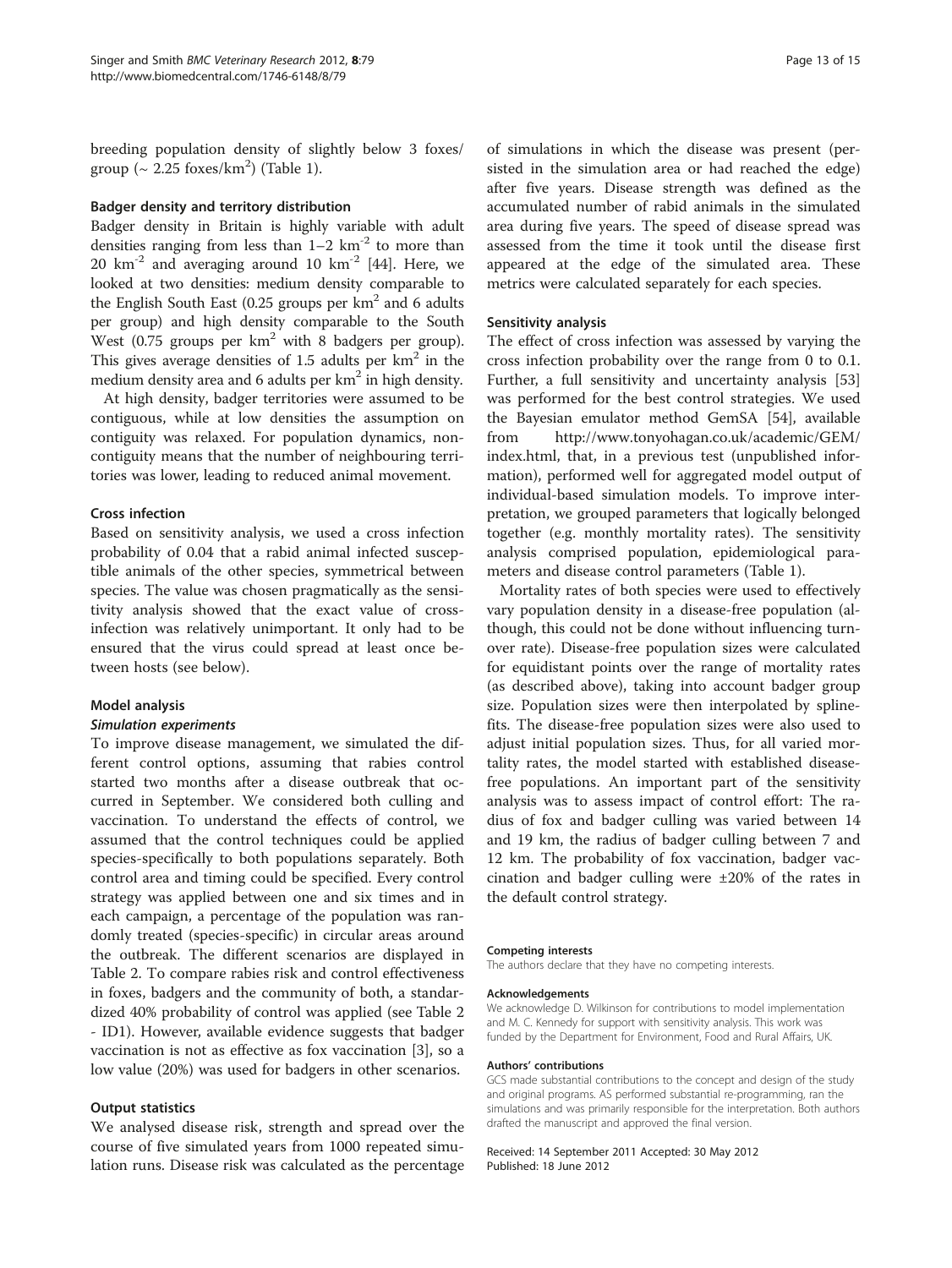#### <span id="page-13-0"></span>References

- Haydon DT, Cleaveland S, Taylor LH, Laurenson MK: Identifying reservoirs of infection: A conceptual and practical challenge. Emerg Infect Dis 2002, 8:1468–1473.
- 2. Lembo T, Hampson K, Haydon DT, Craft M, Dobson A, Dushoff J, Ernest E, Hoare R, Kaare M, Mlengeya T, Mentzel C, Cleaveland S: Exploring reservoir dynamics: a case study of rabies in the Serengeti ecosystem. J Appl Ecol 2008, 45:1246–1257.
- 3. Smith GC: The role of the badger (Meles meles) in rabies epizootiology and the implications for Great Britain. Mammal Rev 2002, 32:13–26.
- 4. WHO: WHO expert consulatation on rabies. Geneva: World Health Organisation; 2004.
- 5. Holmala K, Kauhala K: Ecology of wildlife rabies in Europe. Mammal Rev 2006, 36:17–36.
- 6. Bögel K, Schaal E, Moegle H: The significance of martens as transmitters of wildlife rabies in Europe. Zbl Bakteriol 1977, 238:184.
- Wandeler A, Wachendörfer G, Förster U, Krekel H, Müller J, Steck F: Rabies in wild carnivores in central Europe II. Virological and serological examinations. Zbl Vet Med B 1974, 21:757–764.
- 8. Smith GC, Wilkinson D: Modelling disease spread in a novel host: rabies in the European badger Meles meles. J Appl Ecol 2002, 39:865-874.
- Macdonald DW, Newman C: Population dynamics of badgers (Meles meles) in Oxfordshire, U.K.: numbers, density and cohort life histories, and a possible role of climate change in population growth. J Zool 2002, 256:121–138.
- 10. Rogers LM, Delahay RJ, Cheeseman CL, Smith GC, Clifton-Hadley RS: The increase in badger (Meles meles) density at Woodchester Park, south-west England: implications for disease (Mycobacterium bovis) prevalence. Mammalia 1999, 63:183–192.
- 11. Kauhala K, Holmala K, Lammers W, Schregel J: Home ranges and densities of medium-sized carnivores in south-east Finland with special reference to rabies spread. Acta Theriol 2006, 51:1–13.
- 12. Goszczynski J: Fox, raccoon dog and badger densities in North Eastern Poland. Acta Theriol 1999, 44:413–420.
- 13. Revilla E, Palomares F: Spatial organization, group living and ecological correlates in low-density populations of Eurasian badgers, Meles meles. J Anim Ecol 2002, 71:497–512.
- 14. Kosmider RD, Kelly L, Laurenson K, Coleman P, Fooks AR, Woolhouse M, Wooldridge M: Risk assessments to inform policy decisions regarding importation of pets from North America. Vet Rec 2006, 158:694–695.
- 15. Müller W, Cox J, Müller T: Rabies in Germany, Denmark and Austria. In Historical perspectives of rabies in Europe and the Mediterranean basin. Edited by King AA, Fooks AR, Aubert M, Wandeler AI. Paris: OIE; 2004:79–92.
- 16. Aubert MF, Cliquet F, Smak JA, Brochier B, Schon J, Kappeler A: Rabies in France, The Netherlands, Belgium, Luxembourg and Switzerland. In Historical perspectives of rabies in Europe and the Mediterranean basin. Edited by King AA, Fooks AR, Aubert M, Wandeler AI. Paris: OIE; 2004:129–145.
- 17. Smith GC, Fooks AR: Wildlife rabies control policy in Great Britain. Develop Biologicals 2006, 125:113–118.
- 18. Kauhala K, Holmala K: Contact rate and risk of rabies spread between medium-sized carnivores in southeast Finland. Ann Zool Fenn 2006, 43:348–357.
- 19. Macdonald DW, Buesching CD, Stopka P, Henderson J, Ellwood SA, Baker SE: Encounters between two sympatric carnivores: red foxes (Vulpes vulpes) and European badgers (Meles meles). J Zool 2004, 263:385–392.
- 20. Keesing F, Holt RD, Ostfeld RS: Effects of species diversity on disease risk. Ecol Lett 2006, 9:485–498.
- 21. Singer A, Kauhala K, Holmala K, Smith GC: Rabies in northeastern europethe threat from invasive raccoon dogs. J Wildl Dis 2009, 45:1121–1137.
- 22. Webbon CC, Baker PJ, Harris S: Faecal density counts for monitoring changes in red fox numbers in rural Britain. J Appl Ecol 2004, 41:768–779.
- 23. Rogers LM, Cheeseman CL, Mallinson PJ, Clifton-Hadley R: The demography of a high-density badger (Meles meles) population in the west of England. J Zool 1997, 242:705–728.
- 24. Singer A, Kauhala K, Holmala K, Smith GC: Rabies risk in raccoon dogs and foxes. Develop Biologicals 2008, 131:213–222.
- 25. Jackson V, Huntley S, Tomlinson A, Smith GC, Taylor MA, Delahay RJ: Risk assessment and contingency planning for exotic disease introductions. In Management of Disease in Wild Mammals. Edited by Delahay RJ, Smith GC, Hutchings MR. Tokyo: Springer; 2009:169–185.
- 26. Smith GC, Harris S: Rabies in urban foxes (Vulpes vulpes) in Britain: the use of a spatial stochastic simulation model to examine the pattern of spread and evaluate the efficacy of different control regimes. Phil Trans R Soc Lond B 1991, 334:459-479.
- 27. Smith GC, Wilkinson D: Modeling control of rabies outbreaks in red fox populations to evaluate culling, vaccination, and vaccination combined with fertility control. J Wildl Dis 2003, 39:278–286.
- 28. Thulke HH, Eisinger D: The strength of 70% after revision of a standard threshold of rabies control. Develop Biologicals 2008, 131:291–298.
- 29. Smith GC, Cheeseman CL: A mathematical model for control of diseases in wildlife populations: culling, vaccine and fertility control. Ecol Model 2002, 150:45–53.
- 30. Keesing F, Belden LK, Daszak P, Dobson A, Harvell CD, Holt RD, Hudson P, Jolles A, Jones KE, Mitchell CE, Myers SS, Bogich T, Ostfeld RS: Impacts of biodiversity on the emergence and transmission of infectious diseases. Nature 2010, 468:647–652.
- 31. Wilson GJ, Carter SP, Delahay RJ: Advances and prospects for management of TB transmission between badgers and cattle. Vet Microbiol 2011, 151:43–50.
- 32. Lewis DB: Avian Flu to Human Influenza. Annual Review of Medicine 2006, 57:139–154.
- 33. Wandeler A, Wachendörfer G, Förster U, Krekel H, Schale W, Müller J, Steck F: Rabies in wild carnivores in central Europe I. Epidemiological studies. Zbl Vet Med B 1974, 21:735-756.
- 34. Guerra MA, Curns AT, Rupprecht CE, Hanlon CA, Krebs JW, Childs JE: Skunk and raccoon rabies in the Eastern United States: temporal and spatial analysis. Emerg Infect Dis 2003, 9:1143–1150.
- 35. Craft ME, Hawthorne PL, Packer C, Dobson AP: Dynamics of a multihost pathogen in a carnivore community. J Anim Ecol 2008, 77:1257–1264.
- 36. Eisinger D, Thulke HH: Spatial pattern formation facilitates eradication of infectious diseases. J Appl Ecol 2008, 45:415–423.
- 37. Woodroffe R, Donnelly CA, Cox DR, Bourne FJ, Cheeseman CL, Delahay RJ, Gettinby G, McInerney JP, Morrison WI: Effects of culling on badger Meles meles spatial organization: implications for the control of bovine tuberculosis. J Appl Ecol 2006, 43:1–10.
- European Commission: The oral vaccination of foxes against rabies. European Commission: Health & Consumer Protection Directorate-General; 2002.
- 39. Thulke H-H, Eisinger D, Freuling C, Fröhlich A, Globig A, Grimm V, Müller T, Selhorst T, Staubach C, Zips S: Situation-based surveillance: adapting investigations to actual epidemic situations. J Wildl Dis 2009, 45:1089–1103.
- 40. Slate D, Algeo TP, Nelson KM, Chipman RB, Donovan D, Blanton JD, Niezgoda M, Rupprecht CE: Oral Rabies Vaccination in North America: Opportunities, Complexities, and Challenges. PLoS Negl Trop Dis 2009, 3:e549.
- 41. Broadfoot JD, Rosatte RC, O'Leary DT: Raccoon and skunk population models for urban disease control planning in Ontario, Canada. Ecol Appl 2001, 11:295–303.
- 42. Grimm V, Berger U, Bastiansen F, Eliassen S, Ginot V, Giske J, Goss-Custard J, Grand T, Heinz SK, Huse G, Huth A, Jepsen J, Jørgensen C, Mooij WM, Müller B, Robbins A, Robbins M, Rossmanith E, Rüger N: Pe'er G, Railsback SF, Strand E, Souissi S, Stillmann R, Vabø R, Visser U, DeAngelis DL: A standard protocol for describing individual-based and agent-based models. Ecol Model 2006, 198:115–126.
- 43. Holland EP, Aegerter J, Dytham C, Smith GC: Landscape as a model: the importance of geometry. PLoS Computational Biol 2007, 3:e200. doi[:210.1371/journal.pcbi.0030200.](http://210.1371/journal.pcbi.0030200)
- 44. Harris S, Yalden DW: Mammals of the British Isles: Handbook. 4th edition. Southampton: The Mammal Society; 2008.
- 45. Trewby ID, Wilson GJ, Delahay RJ, Walker NJ, Young RP, Davison J, Cheeseman CL, Robertson PA, Gorman ML, McDonald RA: Experimental evidence of competitive release in sympatric carnivores. Biol Lett 2008, 4:170–172.
- 46. Trewhella WJ, Harris S, McAllister FE: Dispersal distance, home-range size and population density in the red fox (Vulpes vulpes): a quantitative analysis. J Appl Ecol 1988, 25:423–434.
- 47. Rogers LM, Delahay R, Cheeseman CL, Langton S, Smith GC, Clifton-Hadley RS: Movement of badgers (Meles meles) in Woodchester Park, south west England: individual, population and disease effects. Proc R Soc B 1998, 265:1269–1276.